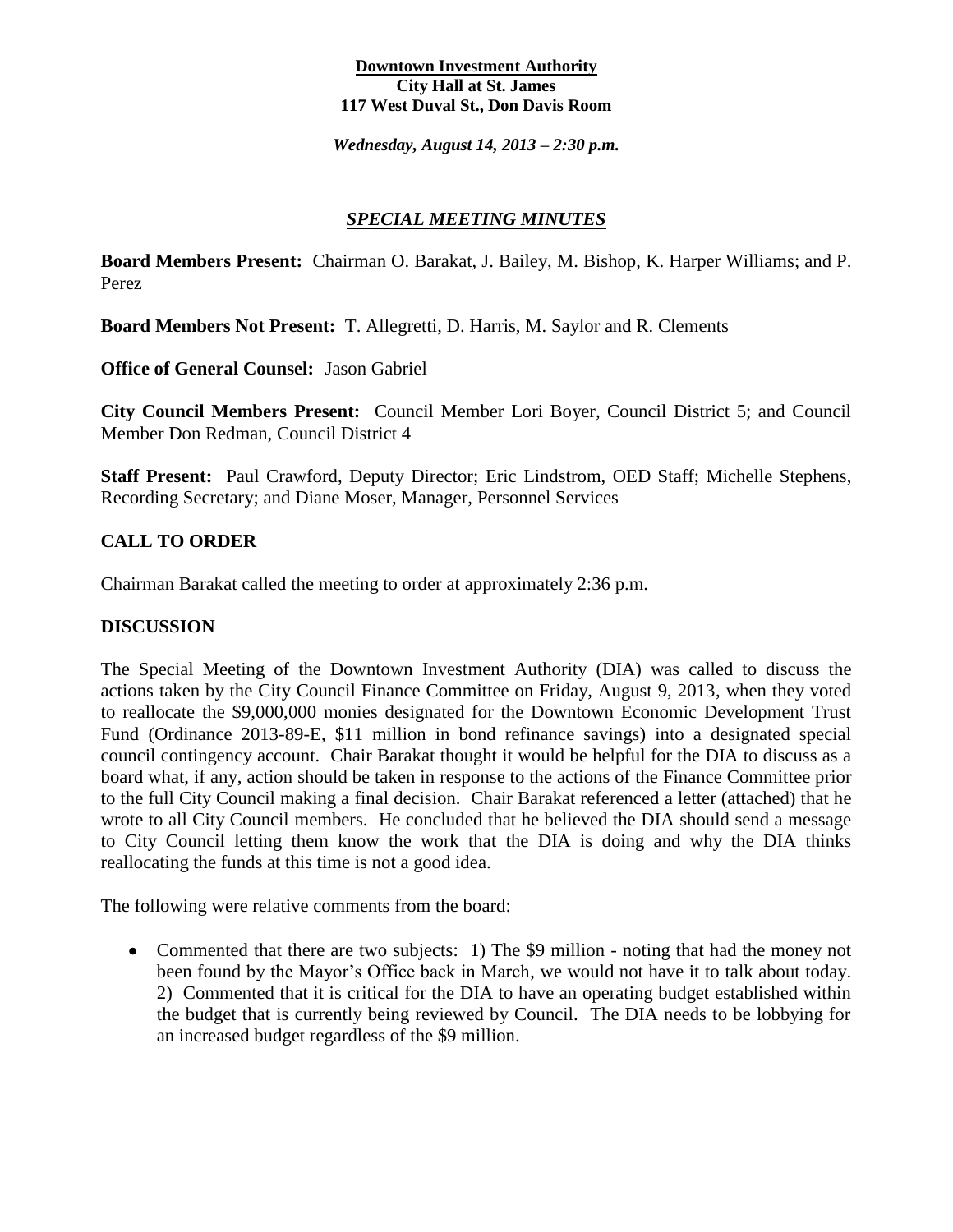Chair Barakat agreed, adding that they are two different conversations, an operating budget for the DIA and funding for projects whether Wayfarer signage, riverwalk improvements, incentives for developers, etc. He reiterated that the DIA needs both.

Suggested it would be great for someone to summarize the steps associated with the \$9 million.

At the request of Chair Barakat, Mr. Crawford reviewed the timeline as it relates to the City Council Finance Committee's review of the budget. Chair Barakat asked Mr. Crawford to provide the DIA with a written summation of the process at the August 21 DIA meeting.

Chair Barakat asked how the public could engage and/or voice concerns, etc. with City Council. Council member Boyer explained the public comment process for both City Council Committee meetings and the general City Council meetings. She added that the best form of communication outside of attending City Council meetings and speaking during the public comment portion of the agenda is to write, email, meet, and/or call Council members individually. She encouraged Board members to definitely make contact with Council members. She added that not all department heads are asked for a presentation or explanation when their budget is before the Finance Committee, noting that being present will not guarantee you a chance to speak before the Committee. She suggested that the DIA should have some sort of formal response, requesting that the trust fund money not be reallocated and also should make individual contact with Council members. She added that the DIA's operating budget will be before the Finance Committee on August 22, adding that she was not sure what the DIA was proposing for their budget independent of the OED's budget. She suggested that the DIA be prepared with a good number and how it will be allocated to include number of personnel.

At the request of Chair Barakat, Mr. Crawford advised the board of what happened at the Finance Committee Budget Hearing on Thursday, August 9, regarding the TIF. Explanation included in the handout provided at the meeting and attached (Finance Committee Budget Hearing #2 minutes – portion of).

Council member Boyer noted that the TIF conversation was previously scheduled to be discussed by the Finance Committee on Aug. 9. She mentioned that it was brought up under the enabling legislation that the DIA is allowed to take up to 10% from the Southbank TIF to be used for overhead; however that was not included in the budget. The budget that was presented to the Finance Committee did not reflect that, so the entire amount was put into a contingency account which means to use any portion of that money for overhead, etc. the DIA would have to come back for Council approval. She commented that the 10% could have been put in the budget for overhead purposes during the budget process or could have been requested at the meeting. She raised the comment but it was not requested by OED, Mr. Saylor or anyone else to allocate such funding at that point. At this point it is sitting in the contingency for the Southbank TIF until the DIA comes up with a project, or specific request.

Council member Boyer explained the state statute as it relates to TIF's.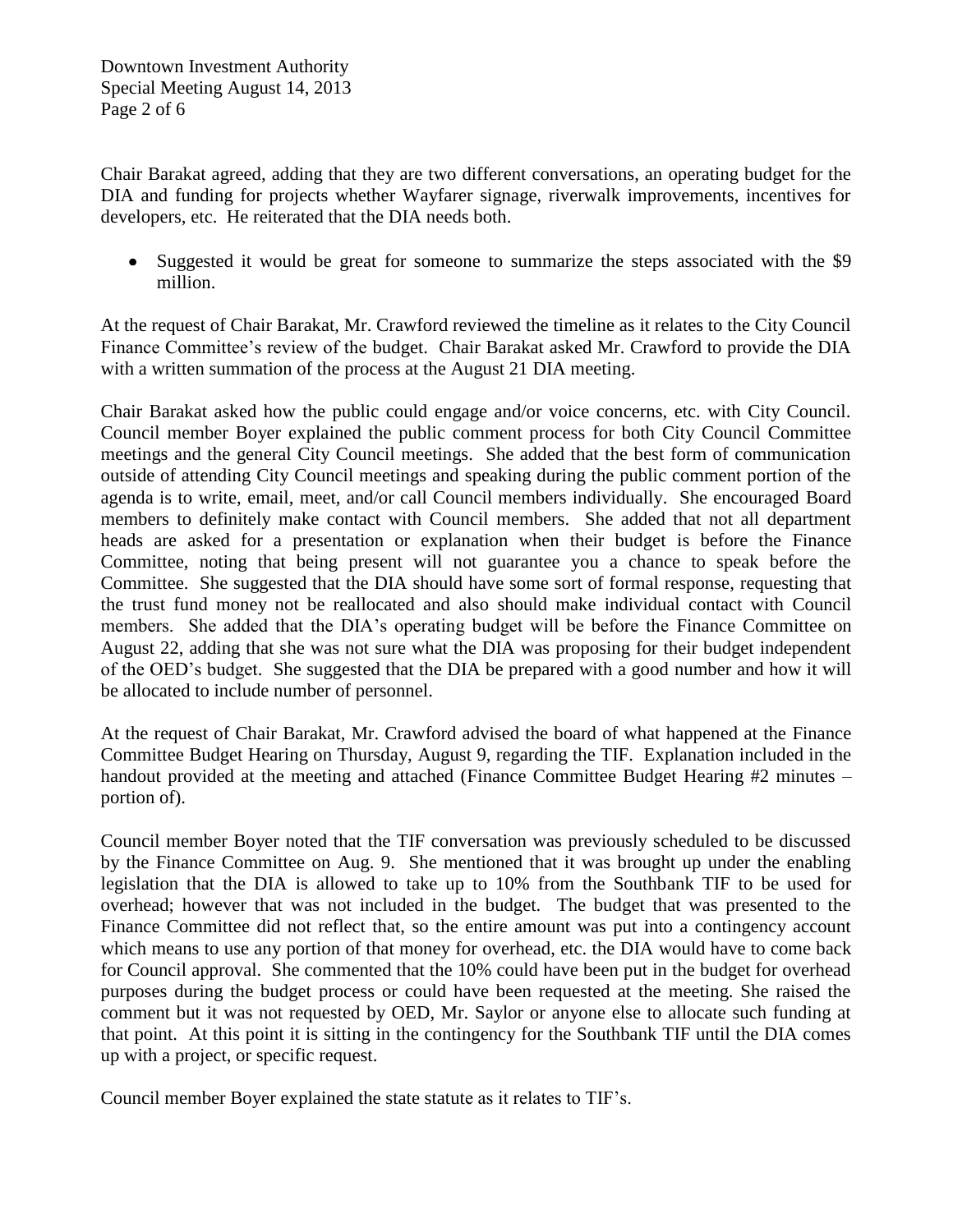• Noted that there is still a portion of money for the consultant that needs to be added to the DIA budget ASAP.

Chair Barakat commented that for the August 21 meeting, he will ask Mr. Wallace and OED to present a proposed line item budget and then redirected the meeting back to the Finance Committee's action regarding the \$9 million.

- The general consensus of the board was that they need to pursue all avenues of communication with City Council members relative to the reallocation of the \$9 million.
- Suggested that a resolution was in order but does not think there is enough information today to resolve anything.
- Need to identify the DIA's plan for the money not just ask that the Council not take the money. Need to show what we have done; what we are working on (Redevelopment Plan), actions we have taken to date, etc. and make all of that part of the resolution.

Chair Barakat commented that he would attempt to draft a resolution for the August 21 DIA meeting, adding that he sensed that members were in favor of a resolution but unsure of its content.

Board member Perez departed the meeting at approximately 3:15 p.m.

Board member Bailey expressed the following:

- Commented that what is being proposed is a waste of time both for Council members and Board members.
- Commented that a lot of work went into creating an independent authority that can transcend administrations and not be political. The DIA has done everything in its power to dissolve that over a period of time.
- Regarding the 4-3 vote at the Finance Committee Budget Hearing commented that he thinks there is a more serious problem with that. Lobbying is going to prove that we are not where we need to be. He is surprised that everyone is as surprised as they were at what happened because we have been given every signal possible by our Council. They tell us what they are looking for and we don't do it.
- We are not an independent authority, we were told that we get our money from the Council – we don't have a budget, we have asked to do a budget. We had an RFP that went out and were told how to do it for Hemming Plaza and it blew up in our face.
- We had an RFI put out on the Shipyards and did not know about it.
- Commented that what we need to do is become an independent authority and have a game plan and go about our business and do it the way we should be doing it and maybe we will get the respect from Council. The Council has no confidence in the DIA and lobbying is not going to return that confidence.
- Commented that if we keep going in the direction that we are currently going, is not sure that we need a board or he does not need to be on the board if that is the direction we are going to go.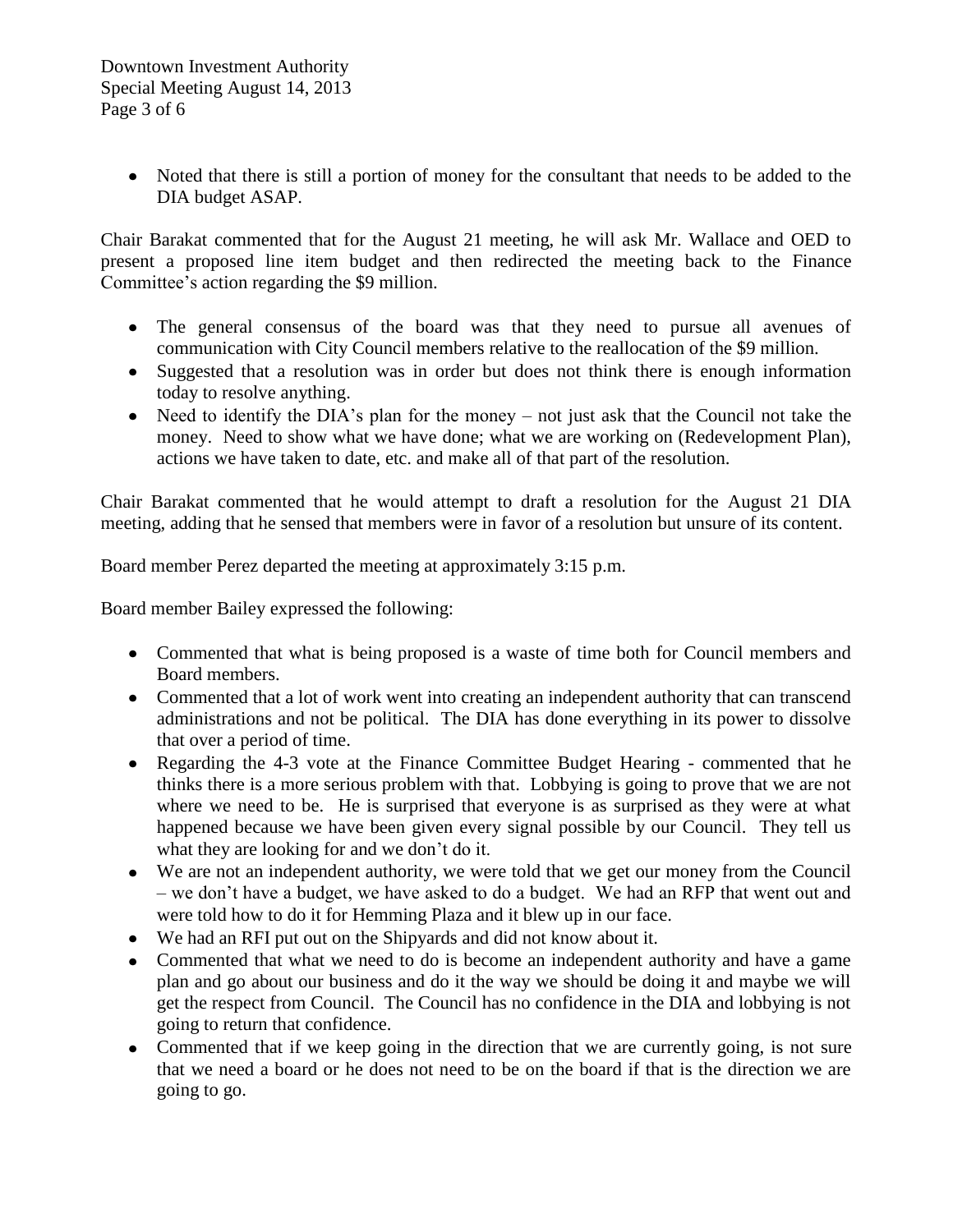Downtown Investment Authority Special Meeting August 14, 2013 Page 4 of 6

Chair Barakat replied that he is of the opinion that the DIA's independence requires staff, adding that Mr. Wallace starts on Monday. Things have not been moving as quickly as we want - I think we all share that frustration, but we have been moving forward as we have mentioned. Chair Barakat asked Board member Bailey what his suggestion would be.

Board member Bailey replied that we have to have help from the OED; we have been getting a lot of help from the OED. Our Executive Director works for the DIA, not the administration; he gets paid by the Council. He is an employee of the DIA and serves at the will of the Council. The ED needs to be working in a position that he responds to the DIA. Commented that it is frustrating that the DIA has been operating for months and was the first opportunity for an organization that wakes up every day and focuses on downtown and we have not done that. Commented that if you are going to do the resolution, we are wasting our time and he does not need to be on here. Commented that there is more work to be done than can be covered in 30 minutes.

A short conversation pursued with different members sharing what they have heard relative to Council members' perceptions of the DIA, why they took the action they did, etc.

The general thought was that no one entirely disagrees with some of the comments made by Board member Bailey, and also share in some of his frustration.

The general consensus of the board was that the DIA needed to respond.

Council Member Redman commented that being the Council Member for downtown, he hears very little about what the DIA is doing. In the last couple of weeks word is around City Hall that the DIA is losing its ability to operate, that the administration is taking charge of what the DIA should be doing.

Chair Barakat commented that the DIA could and will do a better job of communicating with City Council.

Council Member Boyer commented that she did not want the DIA to necessarily personalize the decision that was made as exclusively that the Council is unhappy with the DIA. That may be part of the decision and motivation by some people, but the DIA is totally missing the point if they are not reading the paper and not totally aware of the budget situation that the City faces and the broader decision that the Council is making. The point is that the Mayor's budget came in and cut lots of things by 14% and the Council Auditor had just reported that morning that the budget for the Fire Department totally does not work and that it was baked into the budget that we were going to dismiss employees and cut personnel but our union agreement prohibits that so we can't really do that. There was an element where if there was \$9 million sitting in a savings account and the alternative is you are going to borrow money that you pay interest on over here to do other things with – maybe you should spend the \$9 million first and then borrow the money when you actually need it for something. She added that she does not know if that was anybody's rationale, she is just saying that there are lots of pieces coming together and asked the DIA to not assume that it is only based on the Council being upset and upset with something that the DIA is doing. She added that the money was put into a contingency account for capital projects and not gone.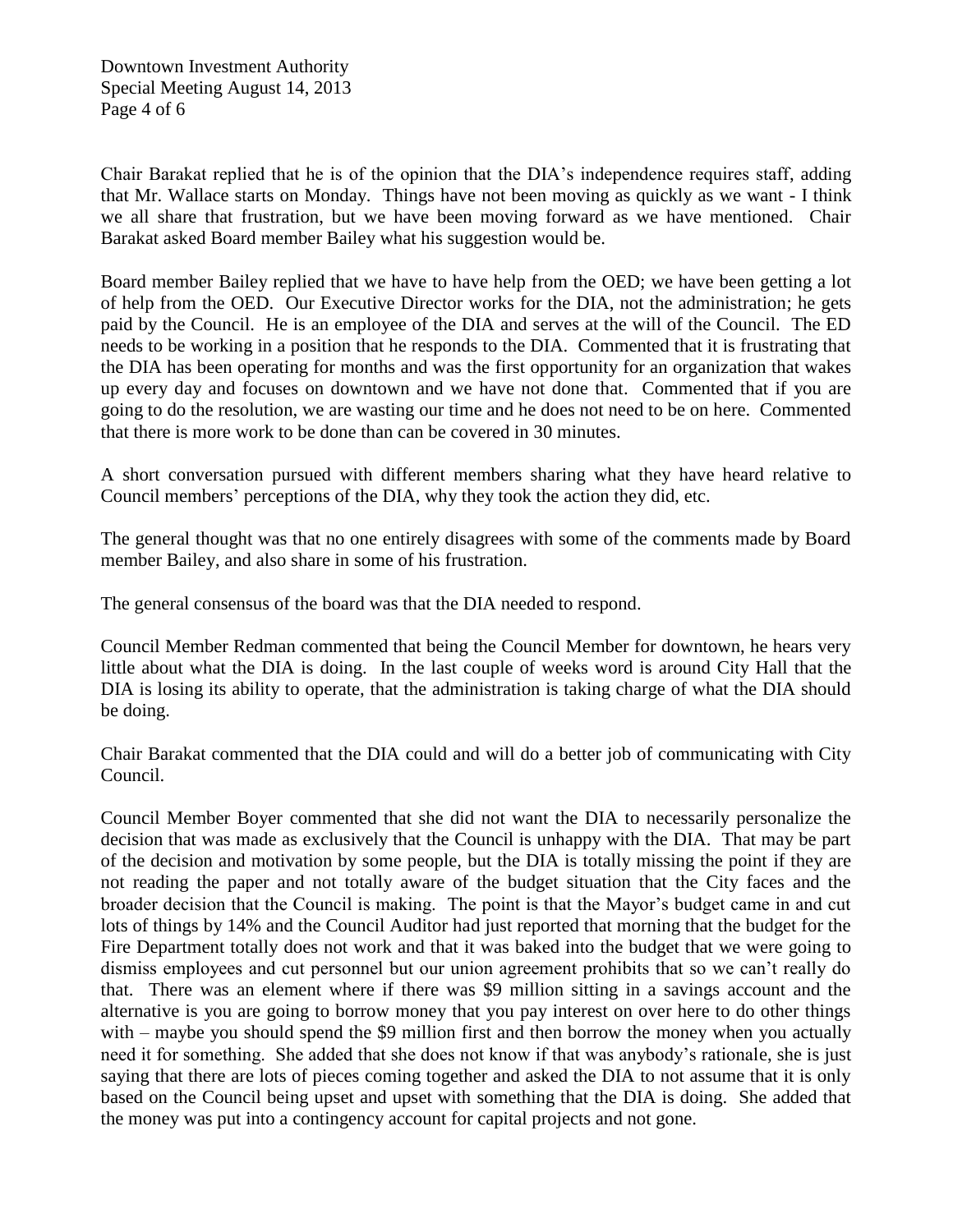Downtown Investment Authority Special Meeting August 14, 2013 Page 5 of 6